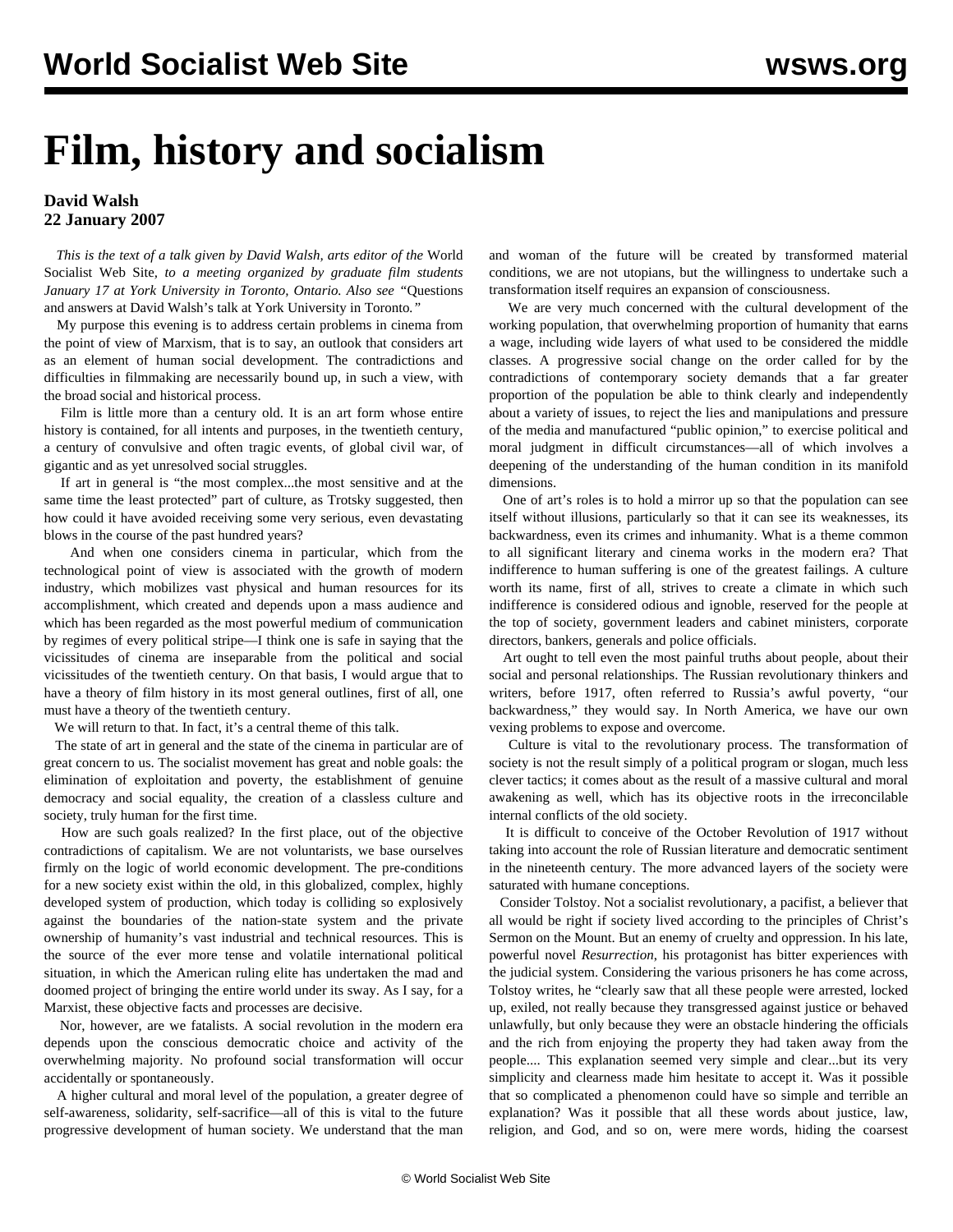## cupidity and cruelty?"

 Do we have at present a culture, including a film culture, that champions such sentiments? Everyone here knows the answer to that. Our film and popular culture generally tends, on the contrary, to revel in violence, to boast of its callousness and indifference to others. To paint human beings in the blackest colors, and to wallow in the process, is considered the "radical" viewpoint. This is getting to the "dark heart of things." Brutality and four-letter words represent the unadorned truth. The overall message is: this is what people are like, we're not going to kid ourselves any more. The violence in Tarantino, Scorsese, Gibson has reached the level of the pathological. Something is terribly wrong with this social layer.

 Our attitude toward contemporary film work is very critical. We write about this a great deal on the *World Socialist Web Site*, I don't intend to go into detail here. Much of today's filmmaking is very poor—bombastic, trivial or narcissistic, sometimes all three at once. For the most part, it neither enlightens, moves nor delights. And not only commercial filmmaking. American (and Canadian) "independent" cinema is very weak, by and large, amorphous, self-indulgent. European art cinema is in the doldrums. There are honest and well-meaning individuals in Europe whose work I think is overvalued and undercriticized at present, precisely because they work in such a vacuum. Italian and Japanese cinema, two of the pillars of postwar culture, are in very sad shape. There are indications of a global change, but they remain fitful.

 The case could be made that the decade of the 1990s as a whole was the weakest in cinema history, taking the 1910s as the first decade in which feature production took hold. In the US, that was the era of the first film stars, Hollywood's replacement of the East Coast as the center of the film industry, D.W. Griffith's remarkable works, Chaplin's first efforts, Mack Sennett's Keystone Cops and the establishment of studios. One of the first epics, Italy's *Cabiria*, a three-hour film, was made in 1914.

 In the 1920s, of course, the silent film reached its high point, in American, Soviet, German and other films—we think of Eisenstein, Chaplin, Murnau, Lang, Buster Keaton, Dreyer, Erich von Stroheim and countless others. *The Cabinet of Dr. Caligari, Nanook of the North, Nosferatu, Greed, Battleship Potemkin, Napoleon, Metropolis, The General, The Passion of Joan of Arc, The Man With a Movie Camera* are a few of the notable works.

 The 1930s brought the full-scale arrival of the sound film, the flowering of classic Hollywood cinema, the arrival of the German and Jewish refugees en masse in the US, the strong work of the French poetic realists, including Jean Vigo. A remarkable cast of characters inhabited Hollywood from the Marx Brothers, to James Cagney, Greta Garbo and Jean Harlow. *M, Scarface* and *Dracula* were released in the same year. Frank Capra's populist efforts arrived, Alfred Hitchcock became an internationally known name. Chaplin's *Modern Times*, Jean Renoir's *The Rules of the Game* came out.

 The next decade we identify with *Citizen Kane*, Chaplin's *The Great Dictator* and the best of the wartime films; *The Maltese Falcon* and, later, *film noir,* as in *Double Indemnity,* Ulmer's *Detour,* Tourneur's*Out of the Past*; the first Technicolor films. In Italy, Luchino Visconti's *Ossessione* and then the full blast of neo-realism, Roberto Rossellini's *Open City*, Vittorio De Sica's *The Bicycle Thief* and many others. *The Best Years of Our Lives* and *They Were Expendable* indicated a critical attitude toward the official patriotic versions of things. Also from John Ford, his great Westerns.

 In the 1950s, despite McCarthyism, Hollywood is not exhausted—Hawks, Ford and Hitchcock had some of their best films still in them; also *Sunset Boulevard,* Brando in *On the Waterfront* and "adult Westerns" such as *Shane* and *High Noon*. Japanese cinema makes its mark, with a number of giants: Kurosawa's *Rashomon* is released in 1950. In India, the films of Satyajit Ray; in Sweden, Ingmar Bergman; in France, the birth of the New Wave. Toward the end of the 1950s, a series

of darker American films, Hitchcock's *Vertigo*, Douglas Sirk's *Written on the Wind* (1957) and *Imitation of Life* (1959), Orson Welles's *Touch of Evil* (1958), Vincente Minnelli's *Some Came Running* (1959) and Otto Preminger's *Bonjour Tristesse* (1958).

 The 1960s brings Fellini's *La Dolce Vita* and Antonioni's *L'Avventura*. The best films of Godard and Pasolini. Kurosawa and Bergman continue to be prominent. There is certainly a definite decline in Hollywood. John Cassavetes' first films. Sergio Leone's spaghetti Westerns, *Bonnie and Clyde* and *Easy Rider*, *2001: A Space Odyssey*. The end of the restrictive codes in Hollywood. The British neo-realist films; Joseph Losey and Dirk Bogarde combine for some interesting efforts; Lindsay Anderson's *If ...* Also, the Brazilian new cinema and Luis Buñuel's sophisticated surrealist efforts.

 In the 1970s, in the US: Coppola's *The Godfather* and *Apocalypse Now*; *Chinatown* and *Five Easy Pieces*, a series of remarkable films by Robert Altman, *The Deer Hunter*, Woody Allen's *Annie Hall* and *Manhattan*, Scorsese's *Mean Streets.* The Australian New Wave emerges. Above all, in the 1970s, the new German cinema, including Herzog, Wenders, Schlöndorff—and within that, above all, Fassbinder's films from 1971 to 1975, from *Beware of a Holy Whore* to *Mother Küsters Goes to Heaven*.

 The disaster surrounding *Heaven's Gate* in 1980-1981 helped sound the death-knell for the American independent cinema of the time. Kubrick makes interesting films in the 1980s, but this is a bleak period overall for US filmmaking. In France, there is Tavernier, Pialat and Rohmer; Godard is barely alive artistically, and Fassbinder lives only a part of the decade. Bresson and Tarkovsky make their last films. In Taiwan in the 1980s, there is an eruption in cinema, after decades of anti-communist dictatorial rule; in Iran as well, after the fall of the Shah. China comes on to the scene also. These last three developments prove to be virtually the only ones that extend into the 1990s.

 Of course, I'm speaking very generally, and there is an obvious element of subjective opinion in this, but I think a case could be made that the years 1995-2005 were the weakest in cinema history.

 Let me make a few points about this. First, there is not a hint of nostalgia in this. Both the Hollywood and European art cinemas had serious limitations. I don't wish to idealize, either. Briefly, in my opinion, filmmaking's greatest days lie ahead. In any case, as long as cinema remains a business under capitalism, it will never reach its potential.

 Here it is necessary, as elsewhere, to disagree with so much of film theory. This is not the fault of the individuals involved; rather, it's the result of historical traumas that knocked the confidence in an alternative to capitalism out of so much of the intelligentsia in the latter portions of the twentieth century. For example, Jean Mitry, in his interesting and monumental work, *The Aesthetics and Psychology of the Cinema*, in the first section entitled "Preliminaries," writes: "The production of films entails such resources that no fortune would suffice were only the consideration of art to be taken into account. It is only the commercial aspect which can ensure the continuation of production and, as a consequence, any possible progress, whether it be technical or artistic...." And later, driving home the point, "To repeat: one does not make a film to make a film, one does it to *make money*."

 He is not criticizing these facts—these are his starting-point. Such comments should not arouse indignation perhaps so much as a sorrowful shake of the head. As I say, behind them lie a great many political difficulties—in particular, the emergence of Stalinism in the Soviet Union, its historic crimes, which did so much to discredit socialism in the eyes of millions, the subsequent betrayals and defeats of the working class and the resulting decline in the influence of socialism and Marxism. Mitry's common-sense language represents an example of what Trotsky called "the worship of the accomplished fact." For cinema to be only conceivable as *profit-making* cinema, at the mercy today of hedge fund managers and global speculators, would be for me a profoundly dispiriting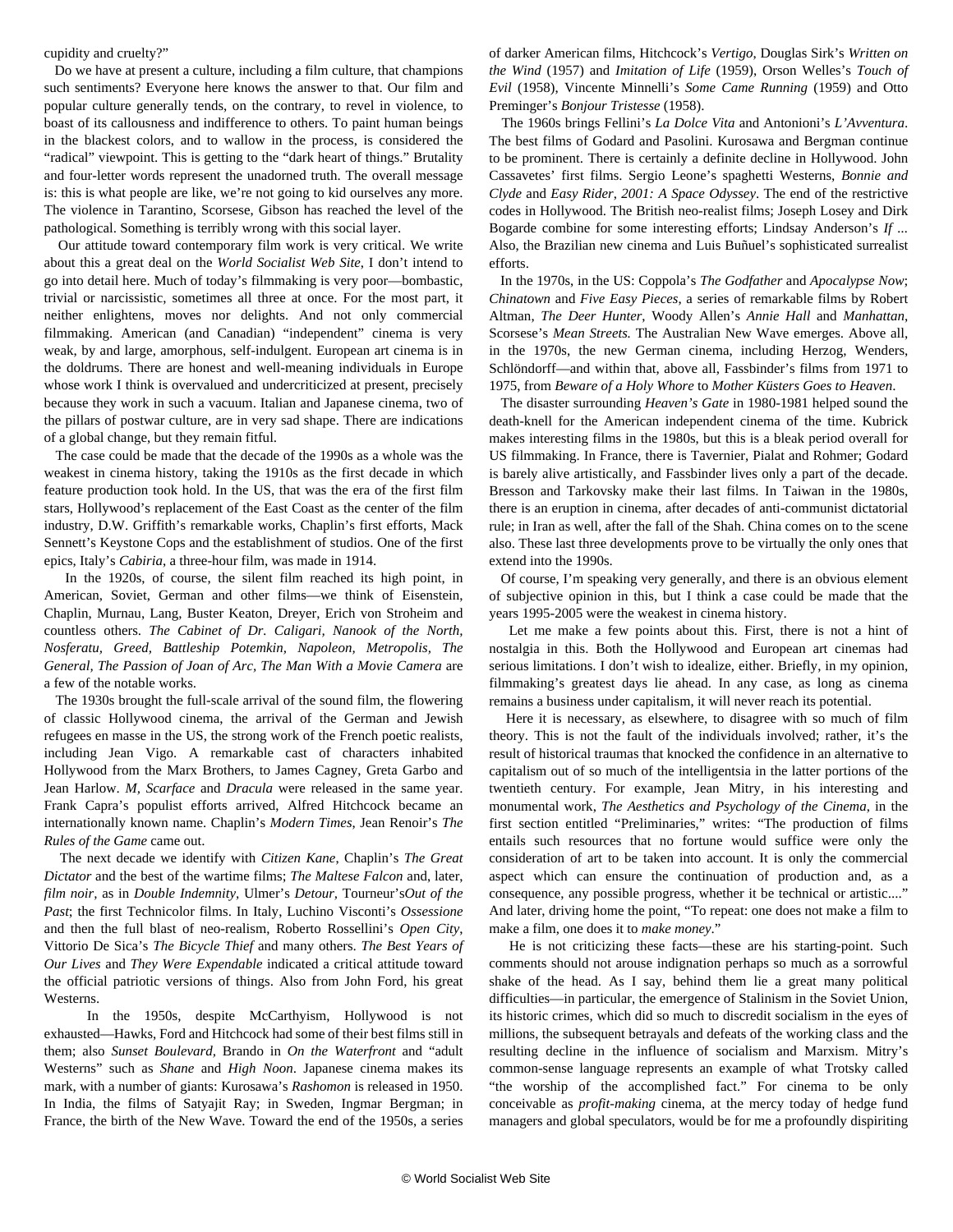notion.

 In any event, we should have no nostalgia for any type of "golden age"! That doesn't help anyone and it would be mistaken.

 Moreover, I don't suggest that the 1990s or perhaps the 1995-2005 period represented a low point to discourage anyone or to paint a universally bleak picture. Not at all. Those who simply find modern life nightmarish and unbearable will never do anything but hide under the covers. If the present is uniformly detestable, where are we to find the possibilities for a future, alternative culture? As we've argued before, the light of human genius, including human artistic genius, has not suddenly dimmed. One only has to consider the strides that have been made in so many fields, particularly scientific, medical and technical.

 Over the last half-century, humanity has been thrown back, in our view, in the areas of politics and art, especially film, drama and literature, where the issue of an understanding of historical laws and social organization plays so large a part. All serious art in the modern era, in our view, contains an element of protest against the conditions of life, whether that protest is lyrical or epic. All criticism of social life gravitates toward Marxism, the current that offers the most comprehensive and unrelenting critique of the existing social order. A decline in the influence of Marxism, as the result primarily of Stalinism and the endless official barrage of anti-communism, produces a decline in critical thought and art work.

 The present problems are a historical product. It is not accidental that the 1990s also witnessed, in the US at least and probably worldwide, the lowest level of social protest and strike activity in a century or more. The collapse of the USSR in 1991 provided the ruling elites with a certain breathing space, exploited to the full, within which to roll back social programs and attack living standards, launch neo-colonial wars, stultify the population with propaganda about the "end of history," the ultimate triumph of free enterprise, the miracle of the market, and so forth.

 Cultural life, too, paid a price for this ignorant chatter. We were promised an era of peace and prosperity. Instead, we see unending war, which threatens to engulf the globe, international instability and a chasm of immense proportions that has opened up between the handful of superwealthy and the rest of the earth's inhabitants. This reality is sinking into the consciousness of great numbers of people. Reaction has its limits, and the present reaction is rapidly reaching its limit. A worldwide radicalization is in the offing.

 So, our present cultural and cinema malaise is a product of definite historical and social circumstances. With the end of those circumstances, a new cultural atmosphere will emerge. But we are far from suggesting that anyone should wait around with folded arms. No, it's our responsibility to do whatever we can to prepare the groundwork for a different state of artistic affairs.

 I would like to discuss somewhat more concretely that historical process, in particular as it relates to American filmmaking, to Hollywood, in short. I think this is reasonable because the American film industry has had at its disposal the greatest technical and financial resources, and represented, from its earliest days, essentially an international undertaking. Without flattering anyone's national sensibilities, it is worth noting that the first legitimate film star, the first performer to be identified on screen and in film advertising was Florence Lawrence, the "Biograph Girl," around 1910, born in Hamilton, Ontario; the first superstar, "America's Sweetheart," Mary Pickford, was born on University Avenue near Gerrard Street in downtown Toronto; and one of the first organizers of comic mayhem, Mack Sennett, was born in Quebec's Eastern Townships.

 "Hollywood" is less a spot on the map than an ideological, cultural and commercial nexus. Thomas Jefferson, in the wake of the French Revolution, with its universal significance, declared that every man had two countries, "his own and France." One might say that filmgoers in

every country have two film industries, for better or worse, their own and "Hollywood."

 Another objection arises. Hasn't "Hollywood" been a swear word, an epithet for leftists since at least the 1930s, the epitome of manipulative, conformist kitsch, a relentless fount of middle class ideology, and so forth? Brecht wrote his famous poem, entitled "Hollywood," during his exile there: "Every day, to earn my daily bread / I go to the market where lies are bought / Hopefully / I take my place among the sellers."

 Hollywood is, to say the least, a contradictory phenomenon. As Marxists, we have least of all any reason to idealize it. However, a little perspective is required. Large-scale narrative filmmaking emerged in the form of privately owned, competing enterprises. How could it have been otherwise? Filmmaking, which is itself dependent on a series of scientific and technical innovations, was born with modern industry. The stamp of capitalism, private property and bourgeois ideology is obviously there in cinema from the beginning, with all the falseness, dishonesty, sentimentality and cheap appeals that the defense of this system inevitably entails.

 However, is the film industry now or has it ever been *merely* a giant black hole that sucks in and retains every ray of light? Has it been nothing but a machine for the propagation of falsehoods? I would say that that would be a very foolish, blockheaded conclusion. After all, filmmaking depends on an audience, not made up of fools. In a certain sense, to sell their product, to make a deep impression on an audience, the studios were obliged to call upon the integrity and conscientiousness and skill of a considerable number of talented human beings, in some cases probably, great artists.

 Marxists argue that the evolution of art is determined by the evolution of the world. Did Hollywood cinema in its heyday tell us something about life in the US? Is there an objectively truthful element, disregarding for the moment the inevitably limited character of the representation, in *Little Caesar* or *Bringing Up Baby* or *High Sierra*? Do we learn something about human beings, about how they live together, about their psychology and behavior? Or is it mere propaganda? I think the answer is clear. The films endure because of their truthful elements, not their historically determined limitations.

 Every cultural phenomenon has a dual character. It represents both an objective advance, a deepening of humanity's understanding of the external world and its own activities. A serious art work is not simply one individual's opinion or subjective "narrative"; it allows something essential about life to emerge. It has objective validity.

 On the other hand, art is not created by free-floating atoms but by social creatures, the product of specific environments and historical conditions, which, in the end, are the conditions of class society. The artists themselves belong to certain social layers and inherit the prejudices and limitations of those social layers.

 Hollywood, from this point of view, is an extreme example of the double character of culture. Its artistic life took shape within this hothouse atmosphere of capitalist competition and the drive for profit. To become indignant about that fact misses the point, in my opinion.

 Hollywood filmmaking needs to be treated objectively. It generated extraordinary advances in story telling addressed to a mass audience, within very definite objective limitations, sometimes crippling limitations. We would argue that, in the end, the radical implications of filmmaking, its truth-telling abilities, proved to be incompatible with the profit system. American capitalism in the 1930s, despite its terrible economic condition, still had great reserves. In that sense, the New Deal and the flowering of Hollywood cinema exist on the same historic plane.

 In the postwar period, America became the dominant capitalist power, taking into itself all the contradictions of the world system, and proved unable to coexist with an honest and critical cinema. Thus, the McCarthyite witch-hunts, the blacklist, the illegalization of anti-capitalist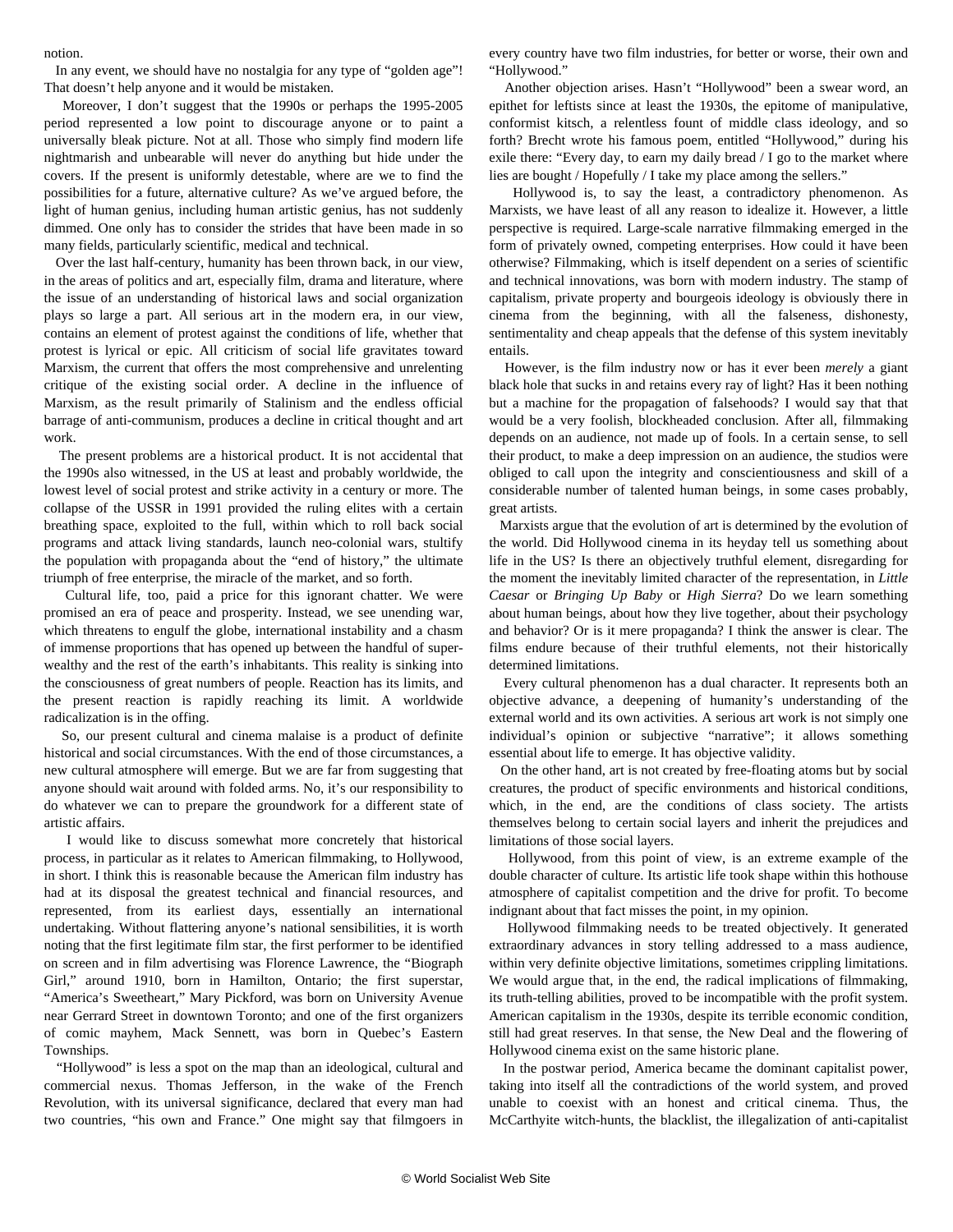views or serious criticism in the cinema. Criticism to the bone, criticism of private property and American global ambitions, and the criminality of the ruling elite, became impermissible. But even then, in the late 1940s and early to mid-1950s, films that obviously opposed McCarthyism appeared— *High Noon*, *Kiss Me Deadly*, *Johnny Guitar*, perhaps Allan Dwan's *Silver Lode* and others. It's an intensely complex process.

 Why has there been such a terrible falling off in American cinema? I've suggested some elements of the explanation, but I would like to make that more specific, if only briefly. Again, the present cinema is not simply a nightmare, nor is television or popular music. We're not beginning from zero; the events of the past century have not occurred for nothing.

 I don't believe, however, that any objective comparison of films from the period 1930-1955, let's say, and the past 15 years or so would work to the advantage of the latter, in terms of texture, depth, seriousness, even social insight.

 This is clearly not a technical problem. Cinema has made great strides. No doubt the freshness of the medium made a difference in those earlier years, but color film, video, digital technologies, the Internet, are relatively recent innovations. Why has the content of films, that living complex of moods and ideas, deteriorated and become so unenlightening, so uninspiring, so generally trivial?

 Goethe writes that "Literature deteriorates only to the extent that people deteriorate." How do we explain the deterioration in those making American cinema?

 Jean Mitry says, "It is indisputable that the photographic image is always the consequence of a certain interpretation." If this is so, and undoubtedly it is, then the question becomes: why have the interpretations weakened? What has become of those doing the interpretations? Why are they seeing the world less deeply, less richly, less evocatively?

 Another approach might be: under what historical and intellectual conditions do images become more dense, more complicated, more textured, more highly charged with meaning? Is this something that can happen by accident? Does the filmmaker simply stumble on important images and truths? Does the result of his or her efforts have something to do with the general social situation?

 To examine this fully in the context of Hollywood would require a lengthy investigation of what gave rise to the film industry, which is far beyond this discussion.

 I will argue for this: that what was best in the American film industry emerged in large measure out of world culture and politics in the late nineteenth and early twentieth century, culture and politics in which the socialist labor movement was a prominent element.

 In an overview of the San Francisco film festival in 1996, I wrote the following: "The critical-minded culture built up from the last third of the nineteenth century...was the crucible in which were formed the artistic geniuses of the first decades of this century.

 "The artists may not have agreed with the Marxists about the contradictions of capitalism, but there was a general, instinctive acknowledgment by the most insightful intellectuals in Paris, Berlin, London, Vienna, Budapest and, of course, Moscow, that the existing society was on its way out and thought had to be given to the cultural problems of the future human organization. Anyone who doubts that this has relevance to the American film industry need only consider the following list of filmmakers—all of whom worked in Hollywood—who were born or raised in Germany, Austria or Hungary between 1885 and 1907: Erich von Stroheim, Michael Curtiz, Fritz Lang, Ernst Lubitsch, William Dieterle, Josef von Sternberg, Douglas Sirk, Robert Siodmak, Edgar Ulmer, Max Ophuls, Billy Wilder, Otto Preminger and Fred Zinnemann." Not an insignificant group.

 This is by no means simply a question of left-wing filmmakers or writers, but since that history has been so buried in the official version of Hollywood's history, it's probably best to make some reference to their existence. Paul Buhle and Dave Wagner in *Radical Hollywood* and Brian Neve in *Film and Politics in America*, among others, have documented some of this usefully.

 The Wall Street Crash and the Great Depression had a shattering impact on the American population, as elsewhere, including artists and intellectuals. All the myths and claims about the free enterprise system were called into question virtually overnight. The mass suffering made "business" and "banking" and "Capitalism" itself into dirty words for millions. Under those conditions, the American Communist Party, founded in 1919 in the wake of the Russian Revolution, gained a great following, including within the film industry.

 Tragically, by the mid-1930s this had become a thoroughly Stalinized outfit, run by scoundrels. The American CP, one of the most slavish in the world toward the Kremlin bureaucracy, had swung around to supporting Franklin Roosevelt and the Democratic Party, a betrayal with long-lasting consequences. The crimes of the American Stalinist leadership, including participation in the attempts to assassinate Trotsky, are legion. However, thousands of honest people joined the CP, mistakenly believing that it stood in the tradition of the Russian Revolution and fought for a socialist transformation of the US.

 Its influence was widespread. Much of this history has been hushed up, in many cases by the repentant individuals themselves. How many Americans would be shocked to learn that many of their favorite film or television stars supported or belonged to a "communist" party, and that many of their favorite films were written or directed by "communists" or socialists?

 For example, Buhle and Wagner write that, according to FBI reports, which probably exaggerated but did not make things up entirely, "Lucille Ball, Katharine Hepburn, Olivia de Havilland, Rita Hayworth, Humphrey Bogart, Danny Kaye, Fredric March, Bette Davis, Lloyd Bridges, John Garfield, Anne Revere, Larry Parks, some of Hollywood's highest-paid writers, and for that matter the wives of March and Gene Kelly along with Gregory Peck's fiancée [were] all in or close to the party." Buhle and Wagner later include Franchot Tone, then married to Joan Crawford, Jose Ferrer and apparently Ronald Reagan, as among those in or around the CP periphery. One could add Sterling Hayden, who turned informer later on, then regretted it, Sylvia Sidney, Shelley Winters, Lauren Bacall, and many, many others. Melvyn Douglas and Frank Sinatra were also named by an FBI informant, along with Paul Muni, born in Ukraine and a veteran of Yiddish theater in New York, whose career was wrecked by the blacklist.

 Among the screenwriters, the names are too numerous to mention. They include the writers or co-writers of *Holiday, The Awful Truth*, *Mr. Smith Goes to Washington, The Naked City*, *A Guy Named Joe*, *Casablanca*, *Letter From an Unknown Woman*, *High Noon*, *A Place in the Sun, It's a Wonderful Life*, *The Public Enemy, She Done Him Wrong*, *The Philadelphia Story* and so on*,* along with literary figures and occasional screenwriters such as Dorothy Parker, Lillian Hellman, Dashiell Hammett, Clifford Odets.

 Directors in and around the Communist Party included Abraham Polonsky, Nicholas Ray, Joseph Losey, Elia Kazan, Robert Rossen, Jules Dassin, John Berry, Martin Ritt, Edward Dmytryk. As I say, the list is extensive. One should not forget Chaplin himself, a prominent "friend of the Soviet Union," who traveled in left circles.

 There were independent figures of the left, socialists like Romanianborn Edward G. Robinson, who was a friend of Diego Rivera, the revolutionary Mexican artist, and held a private conversation with Trotsky in Mexico in 1938; James Cagney, who was red-baited as early as 1934; directors John Huston and Orson Welles; two of the greatest cinematographers of all time, Gregg Toland and James Wong Howe, and many others. No serious treatment of the classic American cinema can avoid the fact that opposition to capitalism animated a considerable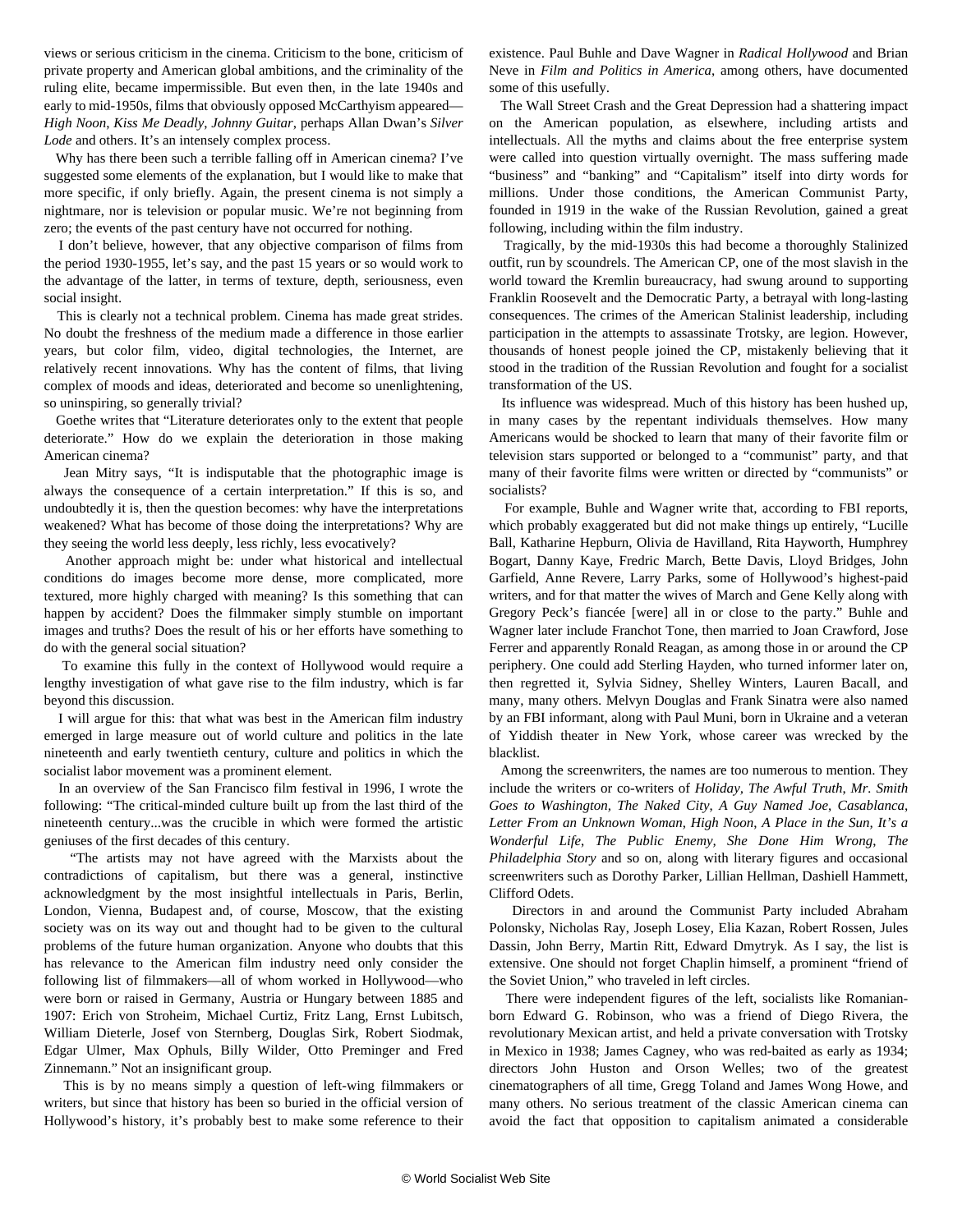portion of those writing, directing, performing and filming some of its most interesting films.

 I want to point to a few remarkable features of the 1930s' film industry in the US, which I hope are suggestive and will serve to illustrate more general trends.

 The "hardboiled" social dramas produced at Warner Brothers in the 1930s are certainly a fascinating subject. A number of reasons are offered for the studio's penchant for social criticism, including the political views of Jack Warner in the early 1930s, when he was one of the few studio executives who championed Roosevelt, as well as the studio's relative independence from the banks. In any event, from *Little Caesar* and *The Public Enemy* in 1931, *I Am a Fugitive from a Chain Gang* in 1932 and *Wild Boys of the Road* in 1933 to Raoul Walsh's *The Roaring Twenties* (1939), *They Drive By Night* (1940) and *High Sierra* (1941) and Michael Curtiz's *The Sea Wolf* (also 1941), Warner Brothers presented a series of films, although often sensational and simplistic, that provided some picture of American society's difficulties, its seamy, disordered and sometimes poverty-stricken side.

 Left-wing writers, directors and actors had a good deal to do with this. *Little Caesar* and *The Public Enemy*, for example, were two of the definitive gangster films of the decade. The screenplay for *Little Caesar* was written by Communist Party member Francis Faragoh and starred Edward G. Robinson; James Cagney starred in *The Public Enemy*, which was co-written by John Bright, another party member. Robert Rossen, also in the CP, wrote *The Roaring Twenties*, with Cagney and Bogart, and *The Sea Wolf*, which featured Robinson and John Garfield.

 *Black Fury*, released in 1935, is a film worth noting. Directed by Michael Curtiz and featuring Paul Muni, it recounts the story of an immigrant coal miner caught in the crossfire between crooked union leaders, Machiavellian coal operators and brutal strike-breakers. Its ultimate message is confused to say the least, but the film's sympathy for the miners and hostility to the forces of law and order are clear.

 A review from the *New York Times* in 1935 makes interesting reading. It begins: "Hollywood, with all its taboos and commercial inhibitions, makes a trenchant contribution to the sociological drama in 'Black Fury,' which arrived at the Strand Theatre yesterday. Magnificently performed by Paul Muni, it comes up taut against the censorial safety belts and tells a stirring tale of industrial war in the coal fields.... [W]hen we realize that 'Black Fury' was regarded by the State Censor Board as an inflammatory social document and that it has been banned in several sectors, we ought to understand that Warner Brothers exhibited almost a reckless air of courage in producing the picture at all."

 *Black Fury* was proscribed in several states due to its depiction of the beating death of a miner by company thugs. The fictional murder was based on an actual incident in Imperial, Pennsylvania, in 1929, when a miner was beaten to death by the coal and iron police.

 With all its peculiarities, the film, like many of those turned out at Warner Brothers, is forcefully done. And these things don't come out of the blue. The personalities, histories and thinking of those involved collectively generate the intensity of the work. Pick a favorite film from the 1930s or 1940s, check into the background of the director, writer, lead actors, cinematographer, composer, art director—in many cases, you will be astonished. A world of culture and often politics lies behind their efforts.

 Take another film by Curtiz, *Casablanca*, not his finest, in my opinion, but certainly memorable. First of all, there is the director himself about whom I will say a few words in a moment. Then there's Bogart, a man of the left; Ingrid Bergman from Sweden, with her refinement and artistry; Paul Henreid, born in Trieste, then part of Austria-Hungary, and later blacklisted in the 1950s; Claude Rains, one of the greatest figures of the British stage in the 1920s, taught by Sir Herbert Beerbohm Tree, the

founder of the Royal Academy of Dramatic Arts, and who went on to teach John Gielgud and Laurence Olivier; Peter Lorre, a Hungarian Jew and refugee from Germany, a former member of Brecht's acting troupe, who played Gayly Gay in Brecht's *A Man's a Man* in Berlin; co-writer, Howard Koch, who was in the Communist Party; and composer Max Steiner, who had studied with Gustav Mahler, written for the theater and emigrated to the US along with Erich Wolfgang Korngold and numerous other composers.

 A few years ago I conducted this experiment on *A Canterbury Tale*, "an odd and vaguely unsettling film directed by Michael Powell and Emeric Pressburger, released in 1944. The film, whose title echoes Chaucer, is an exploration of 'Englishness,' made under wartime conditions and for patriotic purposes."

 I discovered this about the filmmakers, aside from Powell: "The codirector of *A Canterbury Tale,* Emeric Pressburger, was born Imre Józef Pressburger in 1902 in Miskolc, Hungary (then Austria-Hungary). According to a biographer, 'Educated at the Universities of Prague and Stuttgart, he worked as a journalist in Hungary and Germany and an author and scriptwriter in Berlin and Paris. He was a Hungarian Jew, chased around Europe (he worked on films for UFA in Berlin and in Paris) before World War II, who finally found sanctuary in London.'

 "Cinematographer Erwin Hillier, born in 1911 to a German-English family, studied art in Berlin in the late 1920s. The famous director F. W. Murnau was so impressed by Hillier's paintings that he asked him to work on *Tabu*. Instead Hillier ended up working for Fritz Lang on *M*.

 "Born in 1886 in Germany, production designer Alfred Junge began working in silent films in 1923. By the time of *A Canterbury Tale* he had worked with Alexander Korda, Marcel Pagnol, King Vidor, Carol Reed and Alfred Hitchcock as production and art designer.

 "The composer of the film's score, Allan Gray, was born Josef Zmigrod in Tarnów, Poland (then Austria-Hungary) in 1902. He studied under the pioneering modernist Arnold Schönberg. A biographer notes, 'To pay for his tuition he composed popular, jazz-influenced tunes for cabaret acts in Berlin. Josef took his pseudonym from Oscar Wilde's narcissistic hero, Dorian Gray.'

 "The individual in charge of visual effects, W. Percy Day, had worked on Abel Gance's celebrated *Napoleon* (1927)."

 And I asked: "Is it any wonder that today's films often appear pale and weak by comparison?"

 Curtiz, director of *Black Fury* and *Casablanca*, offers an instructive example. Born Mihály Kertesz, "in a well-to-do Jewish family in Budapest," according to a biographical account in the *New York Times*, "he ran away from home at age 17 to join a circus, then trained for an acting career at the Royal Academy for Theater and Art. He worked as a leading man at the Hungarian Theatre before directing stage plays and then films." In 1919, a socialist republic was declared in Hungary, which was drowned in blood by the forces of counterrevolution only a few months later. The *Times* account goes on, "When the Hungarian film industry was nationalized by the new communist government in 1919, Curtiz packed his bags and headed for Sweden, France, Germany, and Austria." Various other accounts make the same point.

 This is fine, and would warm the heart of any red-blooded anticommunist, except it doesn't happen to be true. Far from packing his bags, Curtiz was a member of the revolutionary arts council that supervised the newly nationalized film industry in the Hungarian Soviet republic. Other leading participants included Alexander Korda, later prominent as a director and producer in the British film industry, and Bela Lugosi. Georg Lukacs, of course, was also a participant in the short-lived Hungarian socialist government, along with film theoretician Bela Balázs.

 Thirty-one films were made during the four months of revolutionary rule in Hungary, only two of which have survived. One is a 12-minute film by Curtiz, entitled *My Brother is Coming*. Graham Petrie writes that the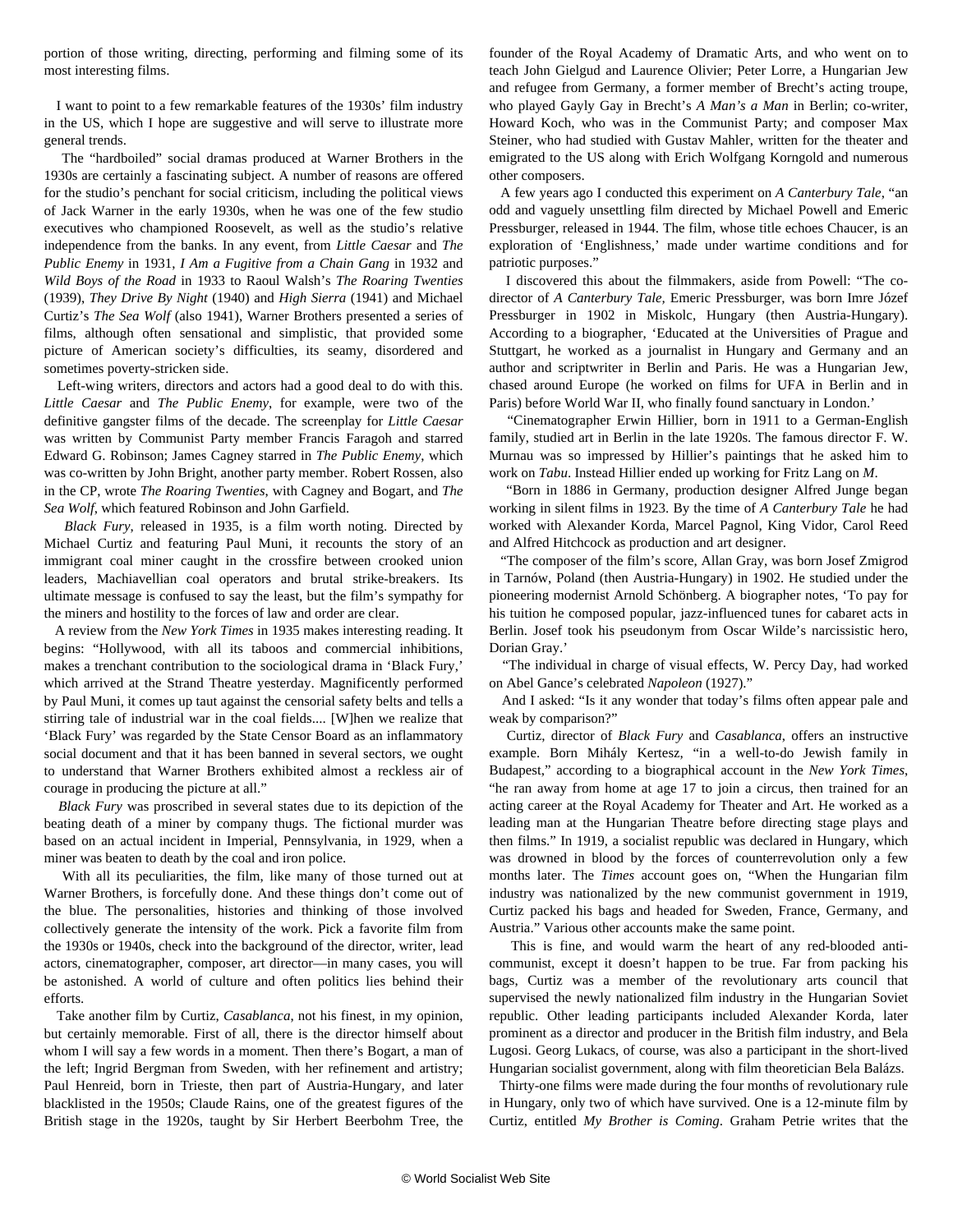work, "is based on a revolutionary poem...whose words appear on the screen rhythmically inter-cut with the images of the hero returning from political exile and imprisonment, seen at first as an individual waving a huge red flag and finally being joined by an ever-growing crowd as he nears home and is reunited with his family before giving a speech to a procession assembled in the street outside." This is the man who "packed his bags" at the approach of the revolution, according to the *Times* and others.

 I'm not suggesting Curtiz was a Bolshevik in Hollywood. The evolution of his political views is unknown to me, but one can tell that he brought a certain Central European vivacity, energy and tension to every film he undertook, shaped by the cultural environment and his participation in a revolutionary social experiment. Fassbinder called Curtiz an "Anarchist in Hollywood," and paid tribute to his work. I strongly recommend many of his films, including *Captain Blood, Kid Galahad, The Adventures of Robin Hood, Four Daughters, Angels with Dirty Faces, The Private Lives of Elizabeth and Essex, The Sea Hawk*, and in particular, *Mildred Pierce* and *Flamingo Road*.

 Of course, the eventual and for the most part ignominious collapse of the leftists in Hollywood was far from admirable. To account for the relative ease with which a purge of many socialist artists and the intimidation of the rest were carried out would take us beyond our subject. The rotten politics of the Communist Party had something to do with it. The artists, lulled to sleep by the notion that postwar America would see some continuation or extension of the New Deal, or even an American "Popular Front," were utterly unprepared for the monstrous imperialist predator that emerged in the late 1940s during the Cold War.

 There is also the problem of celebrity in America. The horrifying execution of the Rosenbergs and the imprisonment of the Hollywood Ten—those CP members who were cited for contempt of Congress—notwithstanding, leftists in America did not face the prospect for the most part of outright repression in the postwar years. But the leftwing directors and writers faced the possibility of exclusion, of being out of the limelight. In America, conventionally, you are everything or nothing. An Elia Kazan could not bear the thought of losing his celebrity status. To withstand public opinion in America especially requires not only courage but a long-term historical perspective.

 No fascist counterrevolution took place in America, but a period of profound political and cultural stagnation set in, dominated by opportunism, the strangulation of the labor movement and the emergence of anti-communism as virtually a state religion. Anti-capitalist criticism was outlawed and remains outlawed. For the film industry, the ultimate consequence, with the disappearance of the last great figures, by the 1960s, was a severe deterioration and dissolution of what was finest and most insightful in Hollywood cinema.

 The artist needs to be inspired by great purposes. American Cold War liberalism proved far too narrow and uninspiring a base upon which to construct a great and lasting cinema. A new cinema will have to arise on a new, far more critical foundation. In our view, the emergence of a consciously socialist current in North American filmmaking, which sets itself up in irreconcilable opposition to the entire economic and political structure and its psychology and morality, is crucial to that development.

 This is an important part of the explanation for the decline, I believe. But certain things need to be added. Sometimes we're told that the problem today is "money," the domination of giant conglomerates. The problem of money and art didn't begin with Louis B. Mayer. The Dutch painters of the seventeenth century were at the mercy of the market, and suffered for it. That didn't prevent them from doing some extraordinary work. Mitry is correct in this regard, as long as capitalism exists, filmmaking will involve commerce. No, there are plenty of people around with sufficient financing and artistic independence, and very few of them are saying anything important. The problem is one of perspective, artistic and social.

 The politics and the experience of recent decades represent one element of the problem. What have people experienced, what have they seen? You would have to be 30-35 years old for the Soviet Union to be more than a fleeting memory. You would have to be older than that to remember when American liberalism had some substance. The last great successful strike in the US took place in the late 1970s. We speak of the filmmaker with the unfurrowed brow, with relatively few important life experiences, no experience of a socialist or communist movement or of great struggles. It's not his or her fault of course. Some of this will only be overcome with a great mass movement, which will break up much that's stagnant, skeptical, uncommitted in the present-day artist.

 There is, however, a specifically aesthetic question, which is bound up with the broader problems. Something has largely been lost in recent decades. What do all great films, from any source, have in common? What Trotsky called a definite and important feeling for the world. They make a genuine engagement with reality, with the way people are, the ways in which they behave. I'm not speaking of realism as a style or a literary school. One can treat life seriously in a cartoon or a science fiction film, or a re-enactment of Greek myth or a musical set on the moon.

 Trotsky speaks beautifully of this quality, which, he says, "consists in a feeling for life as it is, in an artistic acceptance of reality, and not in a shrinking from it, in an active interest in the concrete stability and mobility of life. It is a striving either to picture life as it is or to idealize it, either to justify or to condemn it, either to photograph it or generalize and symbolize it. But it is always *a preoccupation with our life of three dimensions as a sufficient and invaluable theme for art*." (Emphasis added)

 It's difficult to add much to that. We need to revive an interest in the artistic concentration on character and human personality, on the plausibility and authenticity of the human situations that are dramatized, on psychological and social realism (not Stalinist "Socialist Realism," which had nothing realistic, or "socialistic," about it). It's a matter of a certain approach to life. Nothing will come of a desire to show off or impress, to be the most coldhearted or frenzied or bloodiest or cynical among your contemporaries—this is a race to the bottom.

 The individual starting out in cinema today can't immediately surmount all the objective difficulties; one can't invent what one hasn't experienced. But this approach to life, this deep concern "with our life of three dimensions as a sufficient and invaluable theme for art," *that* it's possible for *anyone* to assimilate and adopt.

 A few points in conclusion. When we speak of our Marxist approach, we mean by that, if you like, a "classical Marxist" approach. We reject most of what passes for Marxism in academic circles. I would like to make a few comments in that regard.

 First, a small example of what I mean, which may be instructive. In J. Dudley Andrew's *The Major Film Theories*, published in the mid-1970s, the author is describing the views of certain "militant" French leftists at the time. Speaking for them, he says, in bourgeois art "a lie...destroys every possibility of meaning except for the neurotic repetition of the dominant ideology. This lie is the product of our culture's insistence on the representation of the real. It insists first that reality is visible; second that the scientific instrument of the camera can capture it. The Marxist-Leninist critics,"—please, note, "Marxist-Leninist critics,"—"launch their attack even here, claiming that the supposedly scientific instrument of the camera is far from neutral, that, like all science, it serves the ruling class. It does this by propagating the visual codes of Renaissance humanism (perspective) which put the individual at the center of a kind of theater spectacle unrolling before him," etc., etc.

 Of course, everyone has the right to clown around at one time or another, but it's bad form to do so in false colors. This is not "Marxism-Leninism," but the leftism of clever French schoolboys and girls, some of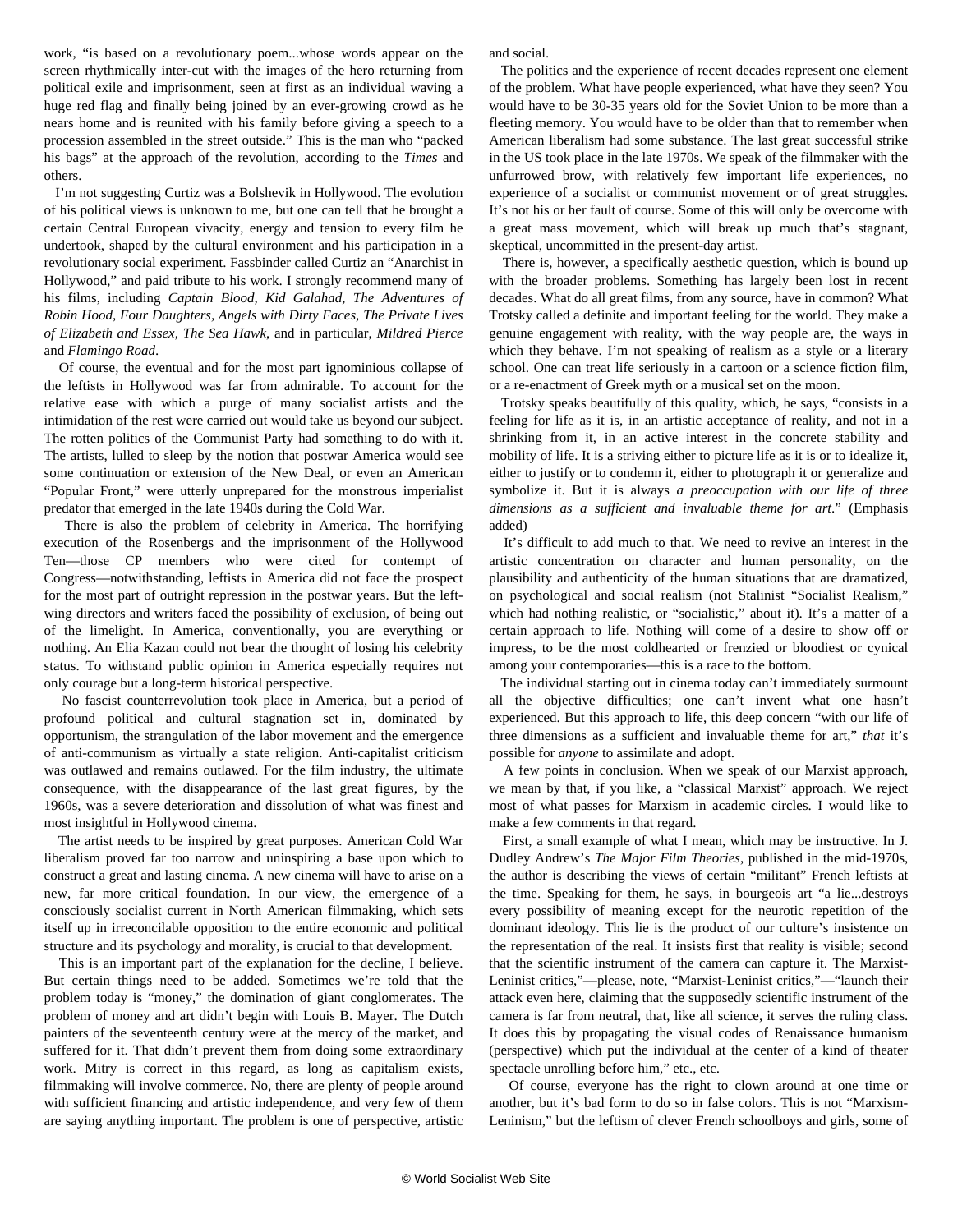which we still hear today. Genuine Marxism has always had the deepest commitment to the achievements of culture, which are humanity's property, not the property of the ruling elite. In 1920, precisely to counter the efforts of the Russian counterparts of these "militant critics," Lenin proposed a resolution explaining that "Marxism...far from rejecting the most valuable achievements of the bourgeois epoch...has, on the contrary, assimilated and refashioned everything of value in the more than two thousand years of the development of human thought and culture."

 The notion that reality is invisible and the camera can't capture it is another bit of foolishness. First of all, any serious film work strives precisely to uncover what is not immediately visible. This is true for Howard Hawks as well as Eisenstein. If what's meant by this is that the filmmaker is always so imprisoned by his or her class position that no general truth can emerge from the work, this is simply false for the reasons we've already discussed. The honest artist is not merely a congealed expression of his social standing, he or she transcends that in penetrating reality, as the scientist does. Otherwise, every previous art work created within class society would have to be thrown on the scrap heap.

 Of course, the artist never goes beyond his or her social limitations *absolutely*, but then he or she never goes beyond other sorts of limitations absolutely *either*—age, sex, nationality and so forth. The question is: is the artist capable of generating *relatively* truthful pictures? It's on this that the French and other "left" metaphysicians stumble. Because of the impossibility of a *single* work achieving absolute objective truth, they rule out partial, imperfect truths, which contain "grains" of absolute truth. We can't jump out of our skins entirely, but that doesn't prevent the human mind from reflecting and expressing reality truthfully. And those truly thoughtless and stereotyped views are presented as "Marxism."

 A more serious trend, the Frankfurt School is certainly one of those often presented as a Marxist tendency in art and literary criticism. Its leading members were immensely educated, cultured and articulate individuals, but their thinking was greatly influenced by the defeats and tragedies suffered by the working class and socialism, in particular, the triumph of Hitlerism in Germany. Politically, they remained aloof. They also remained silent during Stalin's genocidal war against the Old Bolsheviks and Russian socialism generally in the Soviet Union in the late 1930s, finding that the "most loyal attitude" and not wishing "to publish anything that might damage Russia."

 Theodor Adorno, whose comments about Stalinism those were, is one of this tendency's principal representatives. In his postwar writings on the "Culture Industry," he expressed dismay at the condition of art and culture. He abhorred the "industrial" standardization of art works; the narrowing of the gap between empirical reality and culture; the elimination of the distinction between image and reality that "has already advanced to the point of a collective sickness"; the transformation of culture into "baby-food"; the leveling down of art within itself so that there are "no longer any real conflicts to be seen"; the "iron grip of rigidity despite the ostentatious appearance of dynamism" in modern culture; and many other features of mid-twentieth century culture. Many of these criticisms and descriptions are accurate and just.

 However, they are deeply one-sided and ultimately superficial. Adorno and his co-thinker Max Horkheimer viewed the growth of the productive forces itself as planting the seeds of destruction. They anticipated various contemporary forms of Green thinking by blaming the Enlightenment (with its emphasis on man's domination of nature), technology and industry for society's supposed regression.

 As a German colleague, Peter Schwarz, explained in a recent lecture, "According to Marx and Engels, the productive forces developed by capitalism come into conflict with the capitalist property relations, initiating an era of social revolution and providing the basis for a higher, socialist form of society. Horkheimer and Adorno hold the opposite view.

According to them, progress of the productive forces inevitably results in the stultification of the masses, in cultural decline, and finally in a new kind of barbarism."

 This conception infuses Adorno's postwar writings on culture. He writes: "The entire practice of the culture industry transfers the profit motive naked onto cultural forms. Ever since these cultural forms first began to earn a living for their creators as commodities in the marketplace they had already possessed something of this quality. But then they sought after profit only indirectly, over and above their autonomous essence. New on the part of the culture industry is the direct and undisguised primacy of a precisely and thoroughly calculated efficacy in its most typical products."

 Adorno, to be frank, often writes like the petty bourgeois who is dismayed by the disappearance of the small corner store and the independently owned bookstore, who bemoans the building of a supermarket in a rural area. These are the inevitable cruelties of modern capitalist development. He laments, in one comment, that no homeland "can survive being processed by the films that celebrate it, and thereby turn the unique character on which it thrives into an interchangeable sameness." There is something of the nostalgic philistine in these comments.

 No one is more scathing than our movement about present-day culture. The commodification and trivialization of art is a pressing problem. However, we view this problem historically and objectively. Culture is a contradictory phenomenon. The machine enslaves humanity, but it also holds the key to its liberation. Under capitalism, technology is turned against humanity in a destructive fashion. Socialism and opposition to technology have never had anything in common.

 As Trotsky noted, "a voyage in a boat propelled by oars demands great personal creativity. A voyage in a steamboat is more 'monotonous' but more comfortable and more certain. Moreover, you can't cross the ocean in a row-boat anyway."

 Adorno concluded that modern monopoly capitalism "abolishes art along with conflict." The film industry, he wrote, "strikes the hour of total domination." These morbidly pessimistic conclusions were false. Art and culture have certainly entered a deep crisis. Even today, several decades later, however, it would be wrong to speak of the abolition of conflict or total domination. Art cannot save itself. The crisis of the entire social order will generate opposition from the most farsighted artists. The great technologies created by capitalism will help to undermine its influence.

 Adorno, Marcuse, Horkheimer and the others lived through great tragedies. They were deeply disoriented by the events and drew the direst conclusions. One cannot justify their thinking and action, but they lived under very difficult moral and political conditions.

 Far less excusable are those postmodernists and left postmodernists who accommodate themselves to or even celebrate the debased culture that Adorno and the others decried. I would like to refer briefly to the work of Fredric Jameson, longtime professor at Duke University and the author of numerous books of criticism, another figure presented to students as a Marxist in the field of art and culture.

 As a writer, Jameson is guilty of verbal exhibitionism, working in a dense and obscure manner, which makes portions of his work incomprehensible except to the elect. How someone can even refer to the Marxist tradition, which concerns itself with the political education of wide layers of the population, and hermetically seal himself off through his language remains a mystery. I would suggest that the linguistic obscurantism, consciously or not, serves to conceal the relative poverty of the ideas expressed.

 In various essays and books published in the recent decades, Jameson makes clear his own morbid pessimism. The collapse of the Soviet Union and the other Stalinist regimes, the universal triumph of global capitalism, the absence of any alternative to the present order, the absence even of a